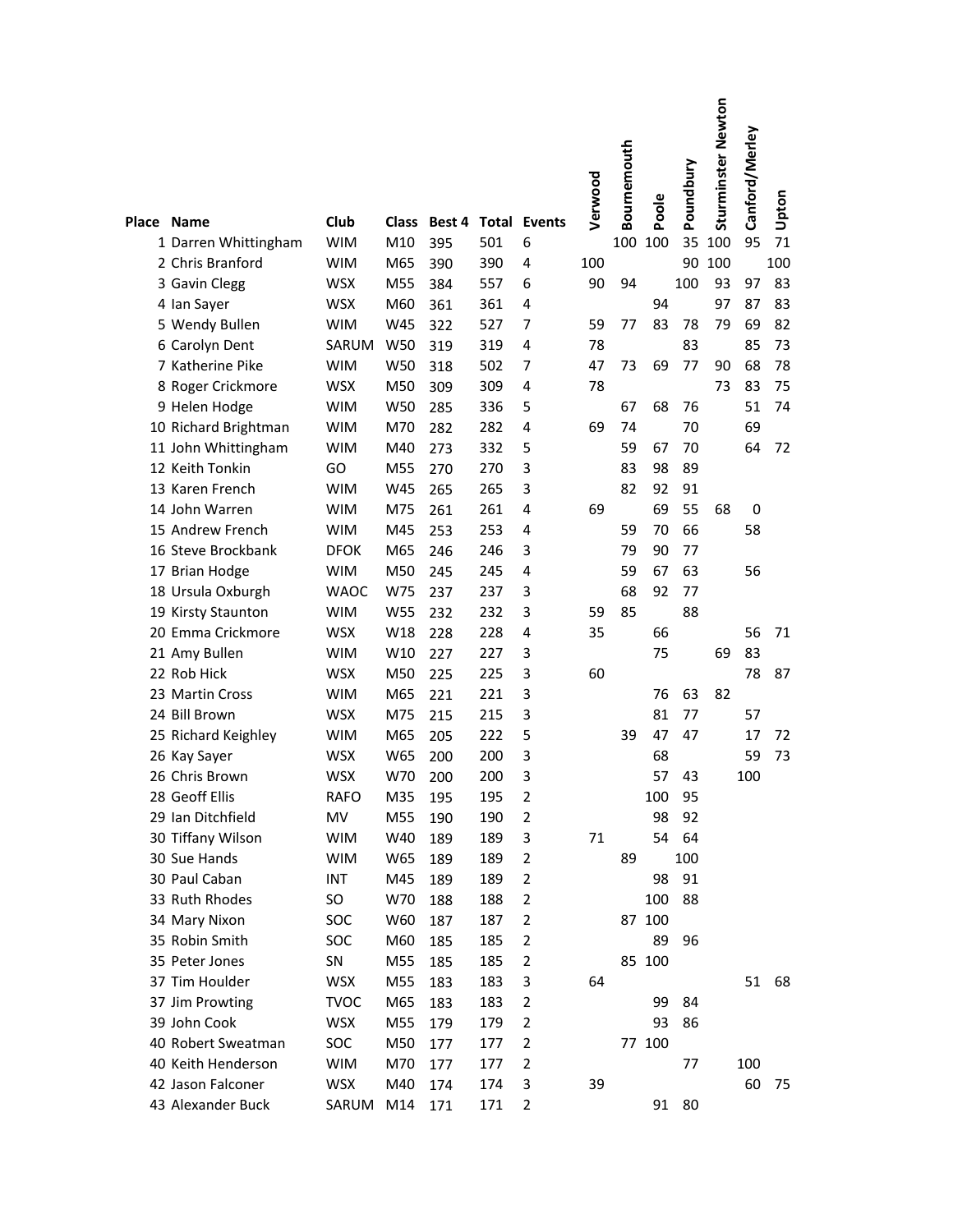| 44 Richard Rae          | <b>BKO</b>   | M65 | 170 | 170 | 2                       |    |     | 93  | 77  |    |    |     |
|-------------------------|--------------|-----|-----|-----|-------------------------|----|-----|-----|-----|----|----|-----|
| 45 Sarah Louise Francis | SN           | W45 | 169 | 169 | $\overline{2}$          |    | 78  | 91  |     |    |    |     |
| 45 Dale Paget           | <b>WSX</b>   | M45 | 169 | 169 | $\overline{2}$          |    | 82  |     | 87  |    |    |     |
| 47 Gillian Cross        | <b>WIM</b>   | W65 | 168 | 168 | 3                       |    |     | 53  | 60  | 55 |    |     |
| 48 Vikki Crawford       | <b>WIM</b>   | W70 | 161 | 161 | $\overline{2}$          |    | 74  |     | 87  |    |    |     |
| 49 Mark Burley          | <b>BOK</b>   | M21 | 160 | 160 | $\overline{2}$          |    |     | 82  | 78  |    |    |     |
| 50 Di Tilsley           | <b>WIM</b>   | W55 | 159 | 159 | $\overline{2}$          |    | 72  | 87  |     |    |    |     |
| 51 James Dean           | <b>DEVON</b> | M14 | 157 | 157 | $\overline{2}$          |    | 74  |     | 83  |    |    |     |
| 52 Sarah Houlder        | <b>WSX</b>   | W50 | 155 | 155 | $\overline{2}$          |    |     |     |     |    | 88 | 67  |
| 53 Mike Goldthorpe      | SOC          | M55 | 154 | 154 | $\overline{2}$          |    |     | 72  | 82  |    |    |     |
| 54 Alan Hooper          | <b>WSX</b>   | M70 | 151 | 151 | 3                       |    |     |     | 46  |    | 44 | 61  |
| 55 Harry Jamieson       | <b>DEVON</b> | M14 | 149 | 149 | $\overline{2}$          |    | 66  |     | 83  |    |    |     |
| 55 Agnes Brooke         | <b>WSX</b>   | W10 | 149 | 149 | $\overline{2}$          | 49 |     |     |     |    |    | 100 |
| 57 Tina Stratford       | <b>WSX</b>   | W40 | 147 | 147 | $\overline{2}$          |    |     | 71  |     |    |    | 76  |
| 57 Rebecca Ellis        | <b>WIM</b>   | W21 | 147 | 147 | $\overline{2}$          |    |     |     |     | 83 |    | 64  |
| 57 Julie Astin          | <b>WSX</b>   | W60 | 147 | 147 | $\overline{2}$          | 65 |     |     | 82  |    |    |     |
| 60 Eamon Staunton       | <b>WIM</b>   | M55 | 143 | 143 | $\overline{2}$          |    | 62  |     | 81  |    |    |     |
| 61 John Shucksmith      | <b>WIM</b>   | M60 | 141 | 141 | $\overline{2}$          |    |     |     | 75  |    | 66 |     |
| 62 Sean Rowe            | <b>DEVON</b> | M16 | 136 | 136 | $\overline{2}$          |    | 63  |     | 73  |    |    |     |
| 62 James Crickmore      | <b>WSX</b>   | M20 | 136 | 136 | $\overline{2}$          |    |     |     |     |    | 66 | 70  |
| 64 Richard Cronin       | <b>BOK</b>   | M21 | 135 | 135 | $\overline{2}$          |    | 63  |     | 72  |    |    |     |
| 64 Deborah Mays         | <b>WIM</b>   | W50 | 135 | 135 | 3                       | 47 | 45  |     | 43  |    |    |     |
| 66 Elizabeth Reynolds   | <b>WIM</b>   | W21 | 134 | 134 | $\overline{2}$          |    |     | 70  | 64  |    |    |     |
| 66 Ben Stevens          | <b>DEVON</b> | M12 | 134 | 134 | $\overline{2}$          |    | 71  |     | 63  |    |    |     |
| 68 Mike Elliot          | MV           | M60 | 132 | 132 | $\overline{2}$          |    |     | 67  | 65  |    |    |     |
| 69 Nigel Benham         | SARUM        | M50 | 131 | 131 | $\overline{2}$          |    | 60  | 71  |     |    |    |     |
| 69 James Buck           | SARUM        | M40 | 131 | 131 | $\overline{2}$          |    |     | 66  | 65  |    |    |     |
| 69 David Mullins        | SARUM        | M60 | 131 | 131 | $\overline{2}$          |    | 60  |     | 71  |    |    |     |
| 72 Eric Whapples        | <b>WSX</b>   | M65 | 127 | 127 | $\overline{2}$          |    |     |     |     | 59 |    | 68  |
| 73 Sam Kneith           | <b>DEVON</b> | M12 | 125 | 125 | $\overline{2}$          |    | 55  |     | 70  |    |    |     |
| 74 Rebecca Whittingham  | <b>WIM</b>   | W16 | 118 | 118 | $\overline{2}$          |    |     |     |     |    | 53 | 65  |
| 74 Penny Marshall       | <b>WIM</b>   | W50 | 118 | 118 | $\overline{2}$          |    | 58  |     | 60  |    |    |     |
| 74 John Marsh           | SO           | M45 | 118 | 118 | $\overline{2}$          |    |     | 59  | 59  |    |    |     |
| 77 Kerrie Benham        | SARUM        | W50 | 117 | 117 | $\overline{2}$          |    |     | 55  | 62  |    |    |     |
| 78 Dominic Clarke       | DEVON        | M16 | 115 | 115 | $\overline{2}$          |    | 57  |     | 58  |    |    |     |
| 79 Stephen Mallison     | <b>WIM</b>   | M21 | 113 | 113 | $\overline{2}$          |    |     | 54  | 59  |    |    |     |
| 80 James Condon         | <b>DEVON</b> | M14 | 110 | 110 | $\overline{2}$          |    | 50  |     | 60  |    |    |     |
| 81 Paul Channing        | <b>SOFA</b>  | M55 | 105 | 105 | $\overline{2}$          |    |     | 52  | 53  |    |    |     |
| 81 Arthur Brooke        | <b>WSX</b>   | M10 | 105 | 105 | $\overline{2}$          | 49 |     | 56  |     |    |    |     |
| 83 Liz Whittingham      | <b>WIM</b>   | W50 | 103 | 103 | $\overline{2}$          |    |     |     | 33  |    | 70 |     |
| 84 Sarah Rollins        | <b>BAOC</b>  | W35 | 100 | 100 | $\mathbf{1}$            |    | 100 |     |     |    |    |     |
| 84 Katie Blackford      | <b>BADO</b>  | W16 | 100 | 100 | 1                       |    |     | 100 |     |    |    |     |
| 84 Joe Hudd             | <b>BOK</b>   | M10 | 100 | 100 | $\mathbf 1$             |    |     |     | 100 |    |    |     |
| 84 Christine Kiddier    | GO           | W60 | 100 | 100 | $\mathbf 1$             |    | 100 |     |     |    |    |     |
| 84 Chloe Potter         | <b>BOK</b>   | W16 | 100 | 100 | $\mathbf 1$             |    |     |     | 100 |    |    |     |
| 84 Carol Edwards        | <b>TVOC</b>  | W55 | 100 | 100 | $\mathbf{1}$            |    |     |     | 100 |    |    |     |
| 84 Adam Potter          | <b>BOK</b>   | M18 | 100 | 100 | 1                       |    |     |     | 100 |    |    |     |
| 91 Thomas Howell        | SN           | M12 | 99  | 99  | $\mathbf 1$             |    |     |     | 99  |    |    |     |
| 91 David Nixon          | SOC          | M65 | 99  | 99  | $\overline{\mathbf{c}}$ |    | 46  |     | 53  |    |    |     |
| 93 Mike Hampton         | OD           | M65 | 98  | 98  | $\mathbf{1}$            |    |     |     | 98  |    |    |     |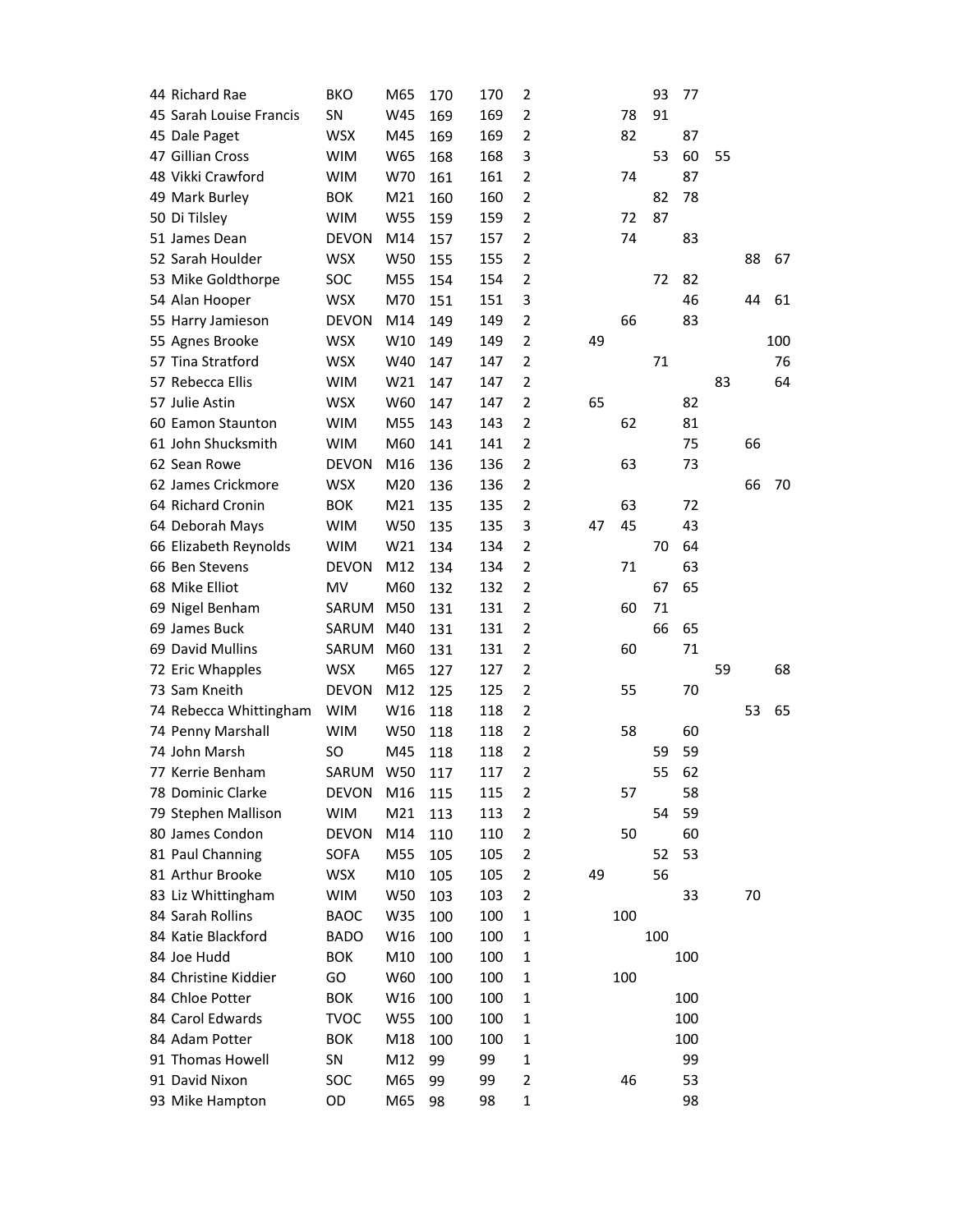| 93 Mick Smith            | HH           | M65 | 98 | 98 | 1              |    |    |    | 98 |    |    |    |
|--------------------------|--------------|-----|----|----|----------------|----|----|----|----|----|----|----|
| 93 John Embrey           | HOC          | M55 | 98 | 98 | 1              |    |    |    | 98 |    |    |    |
| 96 Sue Bett              | SN           | W45 | 97 | 97 | 1              |    |    | 97 |    |    |    |    |
| 97 Oliver Tonge          | <b>BOK</b>   | M10 | 95 | 95 | $\mathbf{1}$   |    |    |    | 95 |    |    |    |
| 97 Alun Jones            | <b>TVOC</b>  | M55 | 95 | 95 | $\mathbf{1}$   |    |    | 95 |    |    |    |    |
| 99 Rob Parkinson         | <b>DEVON</b> | M55 | 94 | 94 | $\mathbf{1}$   |    |    |    | 94 |    |    |    |
| 100 James Crawford       | GO           | M55 | 93 | 93 | $\mathbf{1}$   |    | 93 |    |    |    |    |    |
| 100 Brian Pilling        | SN           | M65 | 93 | 93 | 1              |    |    | 93 |    |    |    |    |
| 102 Yvonne Hodson        | <b>TVOC</b>  | W65 | 92 | 92 | $\mathbf{1}$   |    |    | 92 |    |    |    |    |
| 102 Richard Barrett      | <b>BAOC</b>  | M40 | 92 | 92 | $\mathbf{1}$   |    |    |    | 92 |    |    |    |
| 102 Marion Bird          | GO           | W55 | 92 | 92 | $\mathbf{1}$   |    |    | 92 |    |    |    |    |
| 102 John Williams        | SOS          | M60 | 92 | 92 | $\mathbf{1}$   |    |    |    |    |    | 92 |    |
| 106 Harold Wyber         | <b>CHIG</b>  | M21 | 90 | 90 | 1              |    |    |    | 90 |    |    |    |
| 107 Paul Langston        | HH           | M60 | 88 | 88 | $\mathbf{1}$   |    |    |    | 88 |    |    |    |
| 107 Janet Rosen          | HН           | W55 | 88 | 88 | $\mathbf{1}$   |    |    |    | 88 |    |    |    |
| 107 Emily Blackford      | <b>BADO</b>  | W18 | 88 | 88 | $\mathbf{1}$   |    |    | 88 |    |    |    |    |
| 107 Craig Blackford      | <b>BADO</b>  | M45 | 88 | 88 | $\mathbf{1}$   |    |    | 88 |    |    |    |    |
| 107 Ben Hartman          | INT          | M40 | 88 | 88 | 1              |    |    |    | 88 |    |    |    |
| 112 Melanie Slade        | <b>SN</b>    | W45 | 87 | 87 | $\mathbf{1}$   |    |    |    | 87 |    |    |    |
| 112 Chris Turner         | <b>WIM</b>   | M50 | 87 | 87 | $\mathbf{1}$   |    |    |    |    | 87 |    |    |
| 114 Steve Hinshelwood    | <b>WAOC</b>  | M45 | 86 | 86 | $\mathbf{1}$   |    |    |    | 86 |    |    |    |
| 114 Nigel Bush           | MV           | M55 | 86 | 86 | $\mathbf{1}$   |    |    |    | 86 |    |    |    |
| 114 Martin Wilson        | <b>BKO</b>   | M65 | 86 | 86 | 1              |    |    |    | 86 |    |    |    |
| 114 Katy Dyer            | <b>BOK</b>   | W60 | 86 | 86 | $\mathbf{1}$   |    |    |    | 86 |    |    |    |
| 114 John Duffield        | <b>CHIG</b>  | M65 | 86 | 86 | $\mathbf{1}$   |    |    |    | 86 |    |    |    |
| 114 Cameron Taylor       | Wm Barr M12  |     | 86 | 86 | $\mathbf{1}$   |    |    |    |    | 86 |    |    |
| 114 Beth Hanson          | HH           | W18 | 86 | 86 | $\mathbf{1}$   |    |    |    | 86 |    |    |    |
| 121 Tom Edelsten         | <b>CHIG</b>  | M70 | 85 | 85 | 1              |    | 85 |    |    |    |    |    |
| 122 Vince Roper          | <b>SLOW</b>  | M45 | 84 | 84 | $\mathbf{1}$   |    |    |    | 84 |    |    |    |
| 122 Tamsin Horsler       | <b>WIM</b>   | W45 | 84 | 84 | $\mathbf{1}$   |    |    |    | 84 |    |    |    |
| 122 Steven Horsler       | <b>WIM</b>   | M45 | 84 | 84 | $\mathbf{1}$   |    |    |    | 84 |    |    |    |
| 122 Chris Huthwaite      | SARUM        | M45 | 84 | 84 | $\mathbf{1}$   |    |    |    | 84 |    |    |    |
| 126 Jes Dickin           | SOC          | M50 | 83 | 83 | 1              |    |    |    | 83 |    |    |    |
| 126 David Hunt           | <b>BOK</b>   | M50 | 83 | 83 | $\mathbf{1}$   |    |    |    |    |    | 83 |    |
| 128 Richard Savage       | <b>BOK</b>   | M50 | 82 | 82 | $\mathbf{1}$   |    |    |    | 82 |    |    |    |
| 128 Liz Lockton          | <b>WSX</b>   | W50 | 82 | 82 | $\mathbf{1}$   |    |    |    |    |    | 82 |    |
| 128 Jean Payne           | <b>DEE</b>   | W60 | 82 | 82 | $\mathbf{1}$   |    |    |    | 82 |    |    |    |
| 128 Grace French         | <b>WIM</b>   | W10 | 82 | 82 | $\overline{2}$ |    |    |    | 31 |    | 51 |    |
| 128 Dan Findlay-Robinson | <b>SLOW</b>  | M21 | 82 | 82 | $\mathbf{1}$   |    |    |    | 82 |    |    |    |
| 128 Andy Robinson        | <b>SLOW</b>  | M55 | 82 | 82 | $\mathbf{1}$   |    |    |    | 82 |    |    |    |
| 134 Louise Tonge         | <b>BOK</b>   | W40 | 81 | 81 | $\mathbf{1}$   |    |    |    | 81 |    |    |    |
| 135 Zac Hudd             | <b>BOK</b>   | M14 | 80 | 80 | $\mathbf{1}$   |    |    |    | 80 |    |    |    |
| 135 Sally Calland        | <b>WIM</b>   | W35 | 80 | 80 | $\mathbf 1$    |    | 80 |    |    |    |    |    |
| 135 Richard Cottle       | <b>BOK</b>   | M45 | 80 | 80 | $\mathbf{1}$   |    |    |    | 80 |    |    |    |
| 135 Philip Harvey        | <b>WIM</b>   | M40 | 80 | 80 | 2              | 44 |    |    |    |    |    | 36 |
| 135 Liz Yeadon           | SARUM        | W65 | 80 | 80 | $\mathbf{1}$   |    |    | 80 |    |    |    |    |
| 140 Michael James        | <b>BAOC</b>  | M55 | 79 | 79 | $\mathbf{1}$   |    |    | 79 |    |    |    |    |
| 141 Charlotte Thornton   | SARUM        | W65 | 78 | 78 | $\mathbf 1$    |    |    |    | 78 |    |    |    |
| 142 Paul Turner          | SELOC        | M55 | 76 | 76 | $\mathbf{1}$   |    |    |    | 76 |    |    |    |
| 142 Jack Benham          | SARUM        | M20 | 76 | 76 | $\mathbf 1$    |    | 76 |    |    |    |    |    |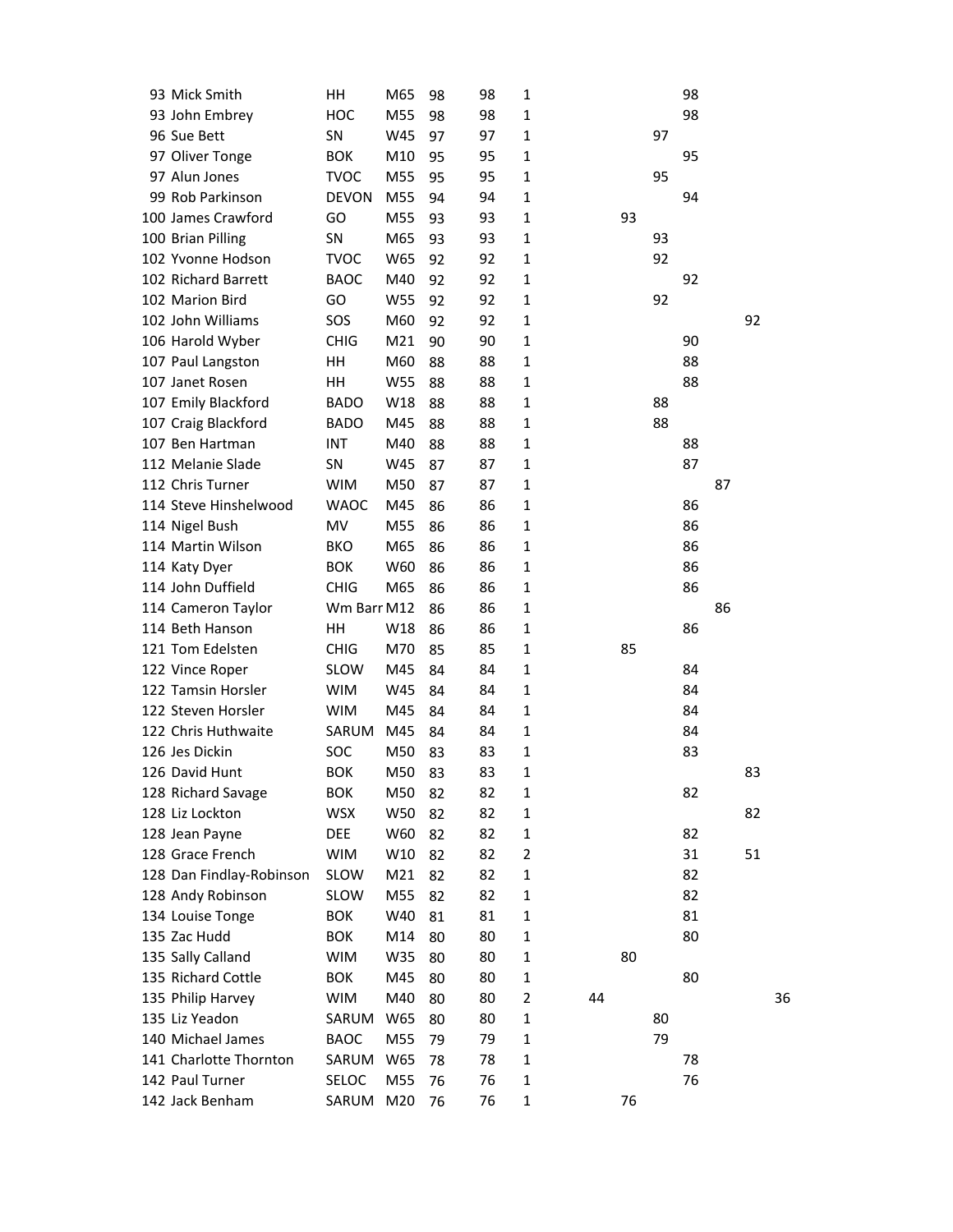| 142 Elsie Hargreaves    | <b>KERNO</b> | W65 | 76 | 76 | 1            |    |    | 76 |    |    |    |
|-------------------------|--------------|-----|----|----|--------------|----|----|----|----|----|----|
| 145 Sam Peat            | <b>DEVON</b> | M16 | 75 | 75 | 1            |    |    | 75 |    |    |    |
| 145 Jayne Sales         | <b>SLOW</b>  | W21 | 75 | 75 | $\mathbf{1}$ |    |    | 75 |    |    |    |
| 145 Gillian Hanson      | HH           | W45 | 75 | 75 | $\mathbf{1}$ |    |    | 75 |    |    |    |
| 145 Chi Kin Man         | <b>HKIOF</b> | M21 | 75 | 75 | 1            |    | 75 |    |    |    |    |
| 149 Jamie Ranson        | <b>WIM</b>   | M35 | 74 | 74 | 1            | 74 |    |    |    |    |    |
| 149 David Battison      | SARUM        | M65 | 74 | 74 | $\mathbf{1}$ |    |    | 74 |    |    |    |
| 149 Alison Reynolds     | <b>DEVON</b> | W45 | 74 | 74 | 1            |    |    | 74 |    |    |    |
| 152 Rachel Potter       | <b>BOK</b>   | W12 | 73 | 73 | $\mathbf{1}$ |    |    | 73 |    |    |    |
| 152 Lynn Branford       | <b>WIM</b>   | W60 | 73 | 73 | $\mathbf{1}$ |    |    | 73 |    |    |    |
| 152 Andrew Reynolds     | <b>DEVON</b> | M45 | 73 | 73 | $\mathbf{1}$ |    |    | 73 |    |    |    |
| 152 Alastair Moir       | SOC          | M55 | 73 | 73 | $\mathbf{1}$ |    | 73 |    |    |    |    |
| 156 Roger Hargreaves    | <b>KERNO</b> | M65 | 72 | 72 | $\mathbf{1}$ |    |    | 72 |    |    |    |
| 156 Pippa Savage        | <b>BOK</b>   | W14 | 72 | 72 | $\mathbf{1}$ |    |    | 72 |    |    |    |
| 156 Philip Cooper       | <b>WIM</b>   | M65 | 72 | 72 | $\mathbf{1}$ |    |    | 72 |    |    |    |
| 156 Chris Johnson       | <b>BOK</b>   | M60 | 72 | 72 | $\mathbf{1}$ |    |    | 72 |    |    |    |
| 156 Andrew Graham       | <b>BKO</b>   | M55 | 72 | 72 | $\mathbf{1}$ |    |    | 72 |    |    |    |
| 161 Jenn Hudd           | <b>BOK</b>   | W45 | 71 | 71 | 1            |    |    | 71 |    |    |    |
| 162 Michelle Spillar    | <b>WIM</b>   | W21 | 70 | 70 | $\mathbf{1}$ | 70 |    |    |    |    |    |
| 162 John Tilsley        | <b>WIM</b>   | M65 | 70 | 70 | $\mathbf{1}$ | 70 |    |    |    |    |    |
| 162 James Crickmore     | <b>WSX</b>   | M20 | 70 | 70 | 1            |    |    |    |    |    | 70 |
| 165 Stephen McKinley    | SN           | M45 | 69 | 69 | $\mathbf{1}$ | 69 |    |    |    |    |    |
| 165 Bruno Smith         | <b>WSX</b>   | M45 | 69 | 69 | $\mathbf{1}$ |    | 69 |    |    |    |    |
| 165 Laura Wilcox        | <b>WSX</b>   | W50 | 69 | 69 | $\mathbf{1}$ |    |    |    |    |    | 69 |
| 165 Katherine Dean      | <b>WIM</b>   | W45 | 69 | 69 | $\mathbf{1}$ |    |    |    |    |    | 69 |
| 169 Richard Hill        | QO           | M35 | 68 | 68 | 1            | 68 |    |    |    |    |    |
|                         |              | W16 | 68 | 68 | $\mathbf{1}$ |    |    | 68 |    |    |    |
| 169 Jenny Dickin        | SOC          |     |    |    |              |    |    |    |    |    |    |
| 171 Daniel Branford     | <b>WIM</b>   | M10 | 67 | 67 | 1            |    |    |    |    | 67 |    |
| 172 Jon Wheatcroft      | <b>TVOC</b>  | M60 | 66 | 66 | $\mathbf{1}$ |    | 66 |    |    |    |    |
| 173 Oliver O'Brien      | <b>DEVON</b> | M14 | 65 | 65 | $\mathbf{1}$ | 65 |    |    |    |    |    |
| 173 Ian Lawson          | <b>WAOC</b>  | M55 | 65 | 65 | 1            |    | 65 |    |    |    |    |
| 173 Celia Robertson     | <b>WSX</b>   | W60 | 65 | 65 | 1            |    |    | 65 |    |    |    |
| 176 Sarah Horsler       | <b>WIM</b>   | W12 | 63 | 63 | 1            |    |    | 63 |    |    |    |
| 176 Robin Walker        | <b>BOK</b>   | M75 | 63 | 63 | $\mathbf{1}$ | 63 |    |    |    |    |    |
| 176 Peter Martin        | MV           | M50 | 63 | 63 | $\mathbf{1}$ |    |    | 63 |    |    |    |
| 176 Jose Stanley        | <b>WIM</b>   | W65 | 63 | 63 | 1            |    |    | 63 |    |    |    |
| 176 Jane Blackford      | <b>BADO</b>  | W40 | 63 | 63 | $\mathbf{1}$ |    | 63 |    |    |    |    |
| 176 Helen Dyke          | <b>WSX</b>   | W40 | 63 | 63 | $\mathbf 1$  |    |    |    |    |    | 63 |
| 182 Wendy Heard         | <b>WIM</b>   | W45 | 62 | 62 | $\mathbf{1}$ |    |    | 62 |    |    |    |
| 182 Hugo Twigger        | <b>DEVON</b> | M12 | 62 | 62 | $\mathbf{1}$ |    |    | 62 |    |    |    |
| 184 Tony Hext           | QO           | M65 | 61 | 61 | 1            |    |    |    |    | 61 |    |
| 184 Caroline Potter     | <b>BOK</b>   | W50 | 61 | 61 | 1            |    |    | 61 |    |    |    |
| 184 Claire Hodge        | <b>WIM</b>   | W20 | 61 | 61 | 1            |    |    |    |    |    | 61 |
| 187 Denise Mullins      | SARUM        | W60 | 60 | 60 | $\mathbf{1}$ | 60 |    |    |    |    |    |
| 187 Christine Vince     | <b>KERNO</b> | W60 | 60 | 60 | $\mathbf{1}$ |    |    | 60 |    |    |    |
| 189 Trevor Bridle       | <b>WIM</b>   | M70 | 59 | 59 | 1            |    |    |    | 59 |    |    |
| 189 David Potter        | <b>BOK</b>   | M50 | 59 | 59 | 1            |    |    | 59 |    |    |    |
| 189 Christopher Garrett | <b>DEVON</b> | M18 | 59 | 59 | $\mathbf{1}$ |    |    | 59 |    |    |    |
| 192 Paul Fox            |              |     | 58 | 58 | $\mathbf{1}$ |    |    | 58 |    |    |    |
|                         | SN           | M50 |    |    |              |    |    |    |    |    |    |